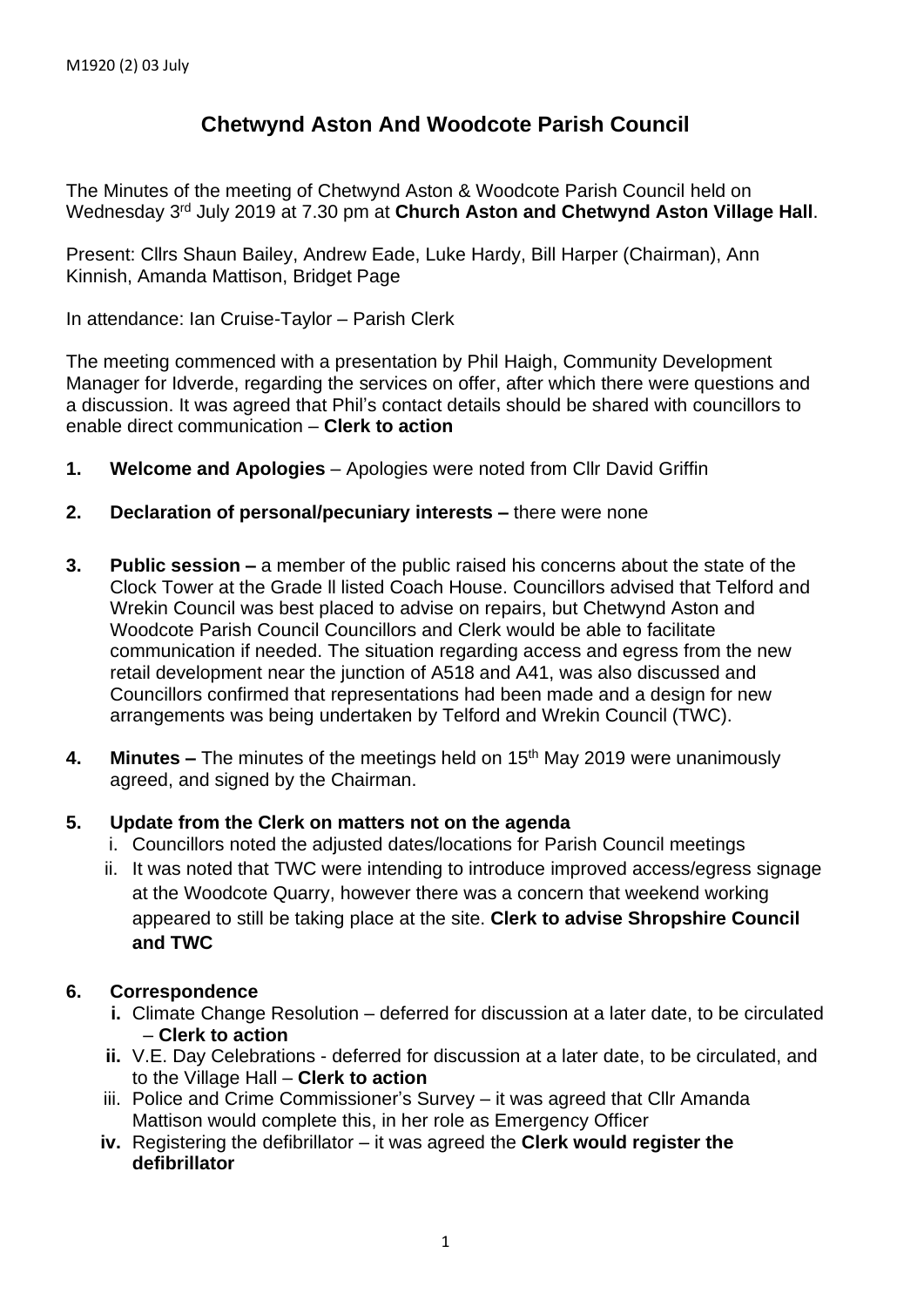- v. Polling district/polling stations review -the Clerk advised that TWC were carrying out as review of polling arrangements, but that no change was envisaged for this Parish.
- **7. Unitary Councillor's report** Cllr Andrew Eade referred to his earlier comments and added his concerns regarding the NI park development landscaping and car parking arrangements and agreed to contact the Traffic Officer regarding the weight limit, white lining and speed limit for Pave Lane. There was also a discussion about the use of the Station Road site, including the types of development (affordable housing, self-build etc) and it was agreed that the Clerk should contact TWC regarding the retention of green space at this site and request a meeting to discuss the council's concerns.
- **8. Parish Councillors' report on meetings attended** to enable Councillors to update the meeting:
	- i. Rural Forum the Clerk reported that the Forum had received a presentation from Balfour Beatty regarding the new contract with TWC and would send on relevant slides
	- ii.Planning Training the Clerk reported that he and Councillor David Griffin had received a detailed briefing on the planning process regarding (especially regarding home improvements) and that the slide presentation would be copied to Councillors when it was available.
	- iii. SALC/VCSA fund raising Cllr Shaun Bailey reported on an interesting briefing on funding opportunities for councils. It was agreed that this should be explored further when discussing forthcoming major housing developments and that opportunities to work with other parish council such as Church Aston should be maximised.

### **9. Highways and environment** –

i. Gateway sign proposed by TWC – the Clerk reported that no updated proofs or agreement on locations had been received from TWC. **Clerk to chase up**

## **10. Planning**

### **10.1 Determination of Planning or confirmation of responses** (for information)

- **a.** TWC/2019/0070 Site of Parkland House, The Car Auction Ltd & Land north of Audley Avenue Industrial Estate, Audley Avenue, Newport, Shropshire Reserved matters application for the erection of 60no. dwelling including details of access, appearance, landscaping, layout and scale pursuant to outline application TWC/2016/1152. **Decision – Granted**
- **b.** TWC/2019/0226 Land North of Aldi Foodstore Ltd, Audley Avenue, Newport, Shropshire. Variation of conditions 8 (highways safety), 10 (traffic congestion) 13 (landscaping) 15 (public accesses) 20 (floor space) & 22 (accordance with the approved plans and details) of planning permission TWC/2016/1073 (Erection of 1no. foodstore, 4no. retail units and 1no. cafe/restaurant unit with formation of new access onto the A41 and associated parking, landscaping and servicing). **Decision – Granted**
- **c.** TWC/2019/0162 16 Chetwynd Aston, Chetwynd Aston, Newport, Shropshire, TF10 9LL. Erection of a part single and two storey rear extension, replacement